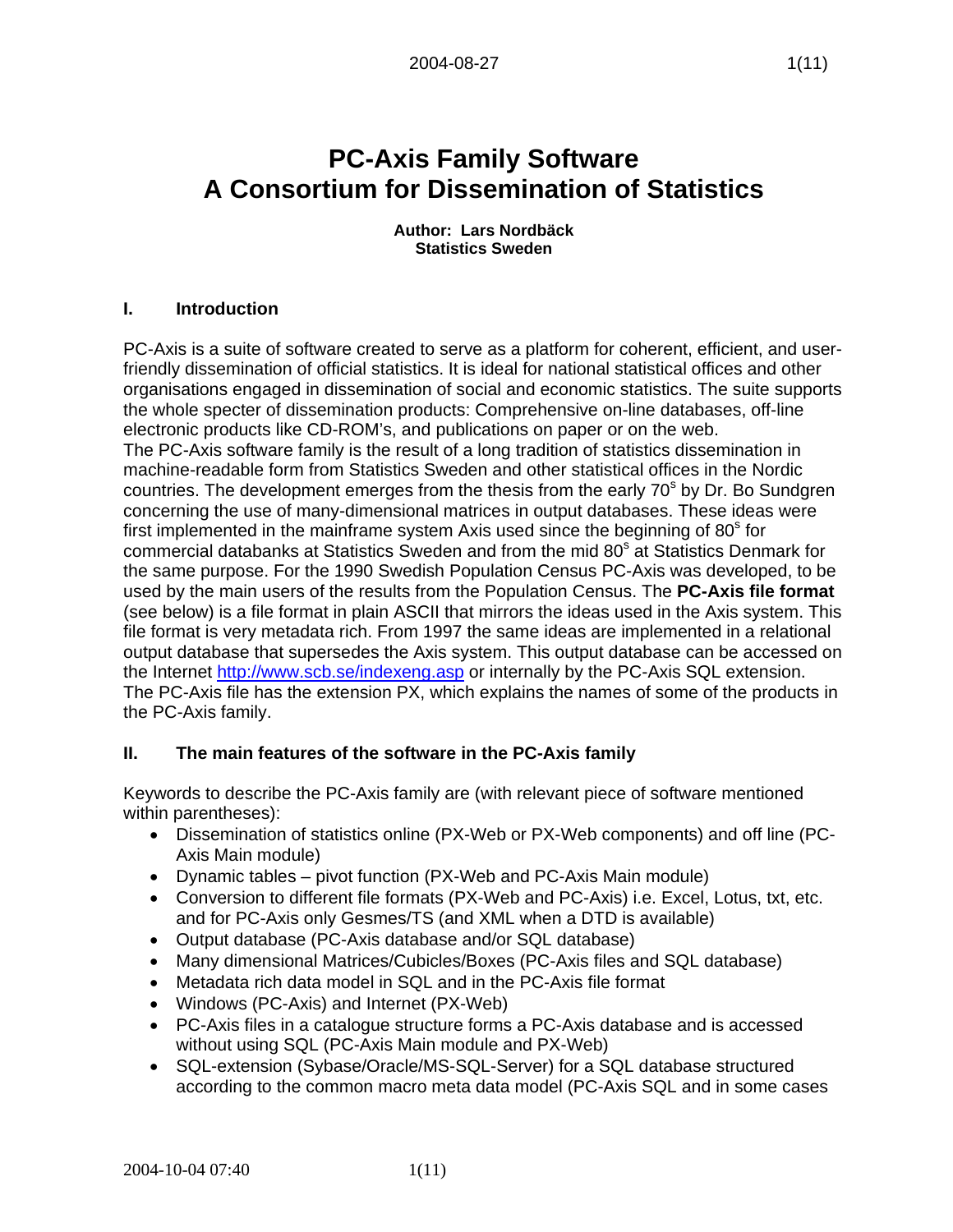PX-Web components and PC-Axis/PX-Batch components in Internet User Interface to a macro database)

- Grouping facilities (PC-Axis and PX-Web)
- Graphs (PX-iGraph under development)
- Maps (PX-Map and PX-iMap)
- Production of PC-Axis files from different sources (PC-Axis SQL, PX-Batch, PX-Make, PX-Edit and the Australian SuperStar/SuperCross)
- Tables direct from a SQL or a PC-Axis database inserted into MS-Word or MS-Excel (PX-Publ)



Below follows descriptions of the different main programs in the PC-Axis family.

In the figure the elliptic area represents the metadata model used for the output database. The names in the squares touching the ellipse are the names of pieces of software directly using the metadata model. The software not touching the ellipse is just using the PC-Axis file and can be used without a metadata base. The PC-Axis file format is focal and is developed in harmony with the development of the data model used in the Meta database. The PC-Axis file can be downloaded on Internet and is also used as temporary files inside the Internet SQL User Interface using components from the **PX-Web** system.

Clients downloading files from the database on Internet use the **PC-Axis main module**. It is also used for CD-ROM products. These CD-ROM products also include the **PX-Map**

software developed at Statistics Norway. PC-Axis files can be retrieved as mentioned above on the Internet, but internally they can also be produced by the **PC-Axis SQL** addition as well as the batch version of that software named PX-Batch. Other ways of making PC-Axis files are using **PX-Make** (from Statistics Denmark), **PX-Edit** (from Statistics Finland) or SuperCross (from Space Time Research in Australia). **PX-Publ** delivers tables from the output database into MS-Word or MS-Excel using macros developed by Statistics Denmark and produces ready-to-print statistical publications.

There are different conditions concerning the data entry of metadata and data at different NSI's. The NSI's has their own history concerning how they handle metadata, classification and documentation. The following are used at Statistics Sweden and are not transferable, although UN/ECE have picked up some inspiration from the programs. **Macrometa** is an interactive program for entering the metadata. The **Metalist** program makes listings from the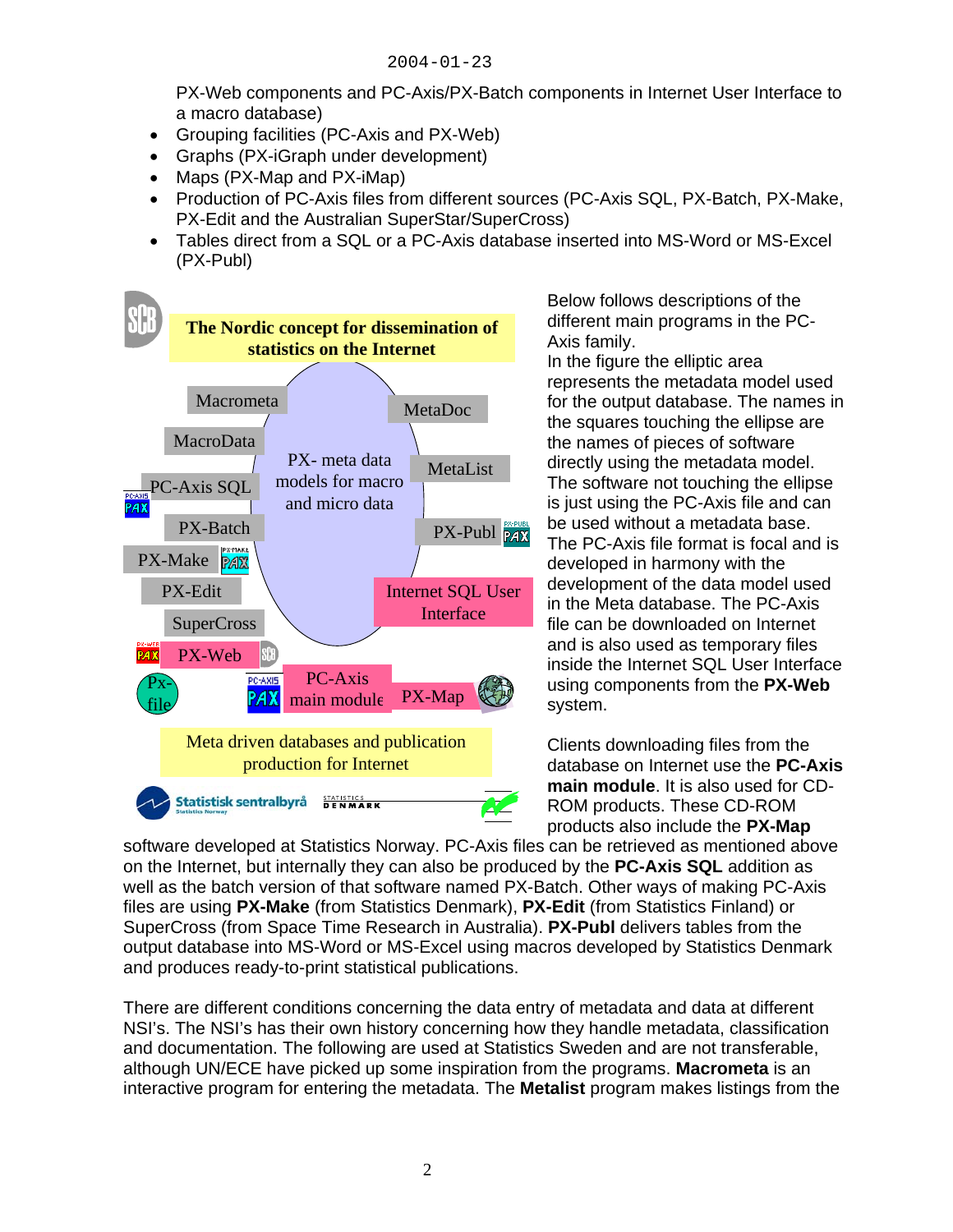Meta database. **MacroData** is a program to load the data into the database according to the descriptions in the Meta database. For description of individual micro data in registers another data model exists. That metadata can be entered using the Metadok program.

| <b>AX PC-AXIS - [c:\cd2003\Database\Sweden\Agriculture, forestry and fishery\Fishery\J001 _ O   X</b> |                                                                 |                                                 |                                                                                   |          |                 |                |         |          |         |  |
|-------------------------------------------------------------------------------------------------------|-----------------------------------------------------------------|-------------------------------------------------|-----------------------------------------------------------------------------------|----------|-----------------|----------------|---------|----------|---------|--|
| <u>_ 레지</u><br>File<br>Edit<br>Calculate View<br>Window<br>Help                                       |                                                                 |                                                 |                                                                                   |          |                 |                |         |          |         |  |
|                                                                                                       | 心面<br>ê.<br>⋇.                                                  | 帚                                               |                                                                                   | 도 군.     | $\Sigma$ % $\%$ | $- x +$<br>$+$ |         | u۱       | R       |  |
|                                                                                                       | А                                                               | R                                               |                                                                                   |          | D               | F              | F       | G        | H       |  |
| 1                                                                                                     | The yield of sea-fisheries by species of fish, period and type. |                                                 |                                                                                   |          |                 |                |         |          |         |  |
| 2                                                                                                     |                                                                 | 1997                                            |                                                                                   |          | 1998            |                | 1999    |          | 2000    |  |
| 3                                                                                                     |                                                                 | 1000 kg                                         |                                                                                   | 1000 SKR | 1000 kg         | 1000 SKR       | 1000 kg | 1000 SKR | 1000 ka |  |
| 4                                                                                                     | Eel                                                             | 931                                             |                                                                                   | 50 816   | 533             | 27 404         | 594     | 31 214   | 447     |  |
| 5                                                                                                     | Salmon                                                          | 495                                             |                                                                                   | 8 3 3 7  | 498             | 10848          | 363     | 8 2 8 8  | 435     |  |
| 6                                                                                                     | Trout                                                           | 30 <sup>1</sup>                                 |                                                                                   |          |                 |                |         |          |         |  |
| 7                                                                                                     | Other freshwater fishes                                         | 546                                             | PC-Axis is a Windows program that                                                 |          |                 |                |         |          |         |  |
| 8                                                                                                     | Plaice                                                          | 537                                             | can be linked to a web browser as a<br>23<br>helper application. PC-AXIS provides |          |                 |                |         |          |         |  |
| $\overline{a}$                                                                                        | Dab                                                             |                                                 |                                                                                   |          |                 |                |         |          |         |  |
| 10                                                                                                    | Flounder                                                        | 894                                             | rich information on the statistics,                                               |          |                 |                |         |          |         |  |
| 11                                                                                                    | Other flattfishes                                               | 812                                             |                                                                                   |          |                 |                |         |          |         |  |
| 12                                                                                                    | Cod                                                             | 30 256                                          | restructuring of a table, converts tables                                         |          |                 |                |         |          |         |  |
| 13                                                                                                    | Ling                                                            | to other file formats and can establish a<br>56 |                                                                                   |          |                 |                |         |          |         |  |
| 14                                                                                                    | Haddock                                                         | 1 3 2 1                                         | well-structured local database on your                                            |          |                 |                |         |          |         |  |
|                                                                                                       |                                                                 |                                                 |                                                                                   |          |                 |                | PC.     |          |         |  |
| Press F1 for Help                                                                                     |                                                                 |                                                 |                                                                                   |          |                 |                |         |          |         |  |

### *PC-Axis main module*

The PC-Axis main module looks like this. It has options to change between stub and heading (pivot function), put the present table into other software like MS-Excel, it brings footnotes on different levels, it can make simple diagrams and has a link to the map program PX-Map.

# *PC-Axis file format*





### *PX-Map*

PX-Map can make Choroplet maps and symbol maps from PC-Axis files. PX-Map is developed at Statistics Norway. PX-Map is also available in a Webversion called PX-iMap.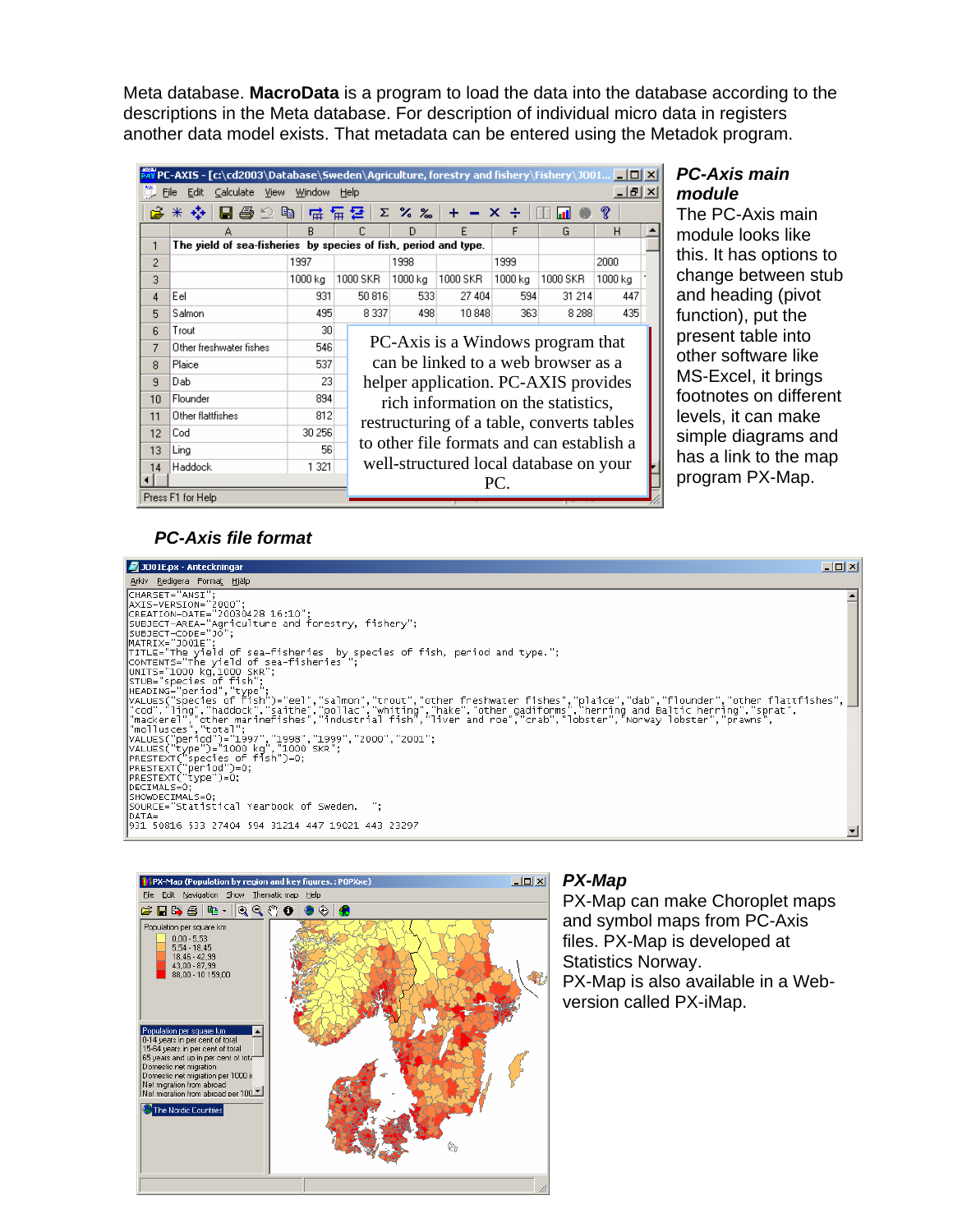| <b>Ma</b> PX-MAKE - [\Nordic_keyfigures_2003.px]<br>Eile Edit View Windows Help                                       | $\Box$ D $\times$<br>P)<br><b>니리지</b> |
|-----------------------------------------------------------------------------------------------------------------------|---------------------------------------|
| el<br><b>b</b> 6 F<br>P.                                                                                              |                                       |
| Basic structure Variables   Contents   Data   Footnotes   ValueNotes   CellNotes   Actual PX-File   Test   Work sheet | W                                     |
|                                                                                                                       | ca                                    |
| Subject-area<br>Key Figures on Municipalities in The Nordic Countries                                                 | A١                                    |
| Subject-code KF<br>Matrix<br>POPXxe                                                                                   | or                                    |
| Contents<br>Population                                                                                                | ur                                    |
| <b>Show Decimals</b><br>Decimals<br>$\vert \cdot \vert$<br>l2<br>0<br>$\overline{\phantom{a}}$                        | Tŀ                                    |
| Stub<br>Heading                                                                                                       | er                                    |
| key figures<br>region                                                                                                 | us<br>frc                             |
|                                                                                                                       | in                                    |
|                                                                                                                       | otl                                   |
| Add<br>Dimension                                                                                                      | P)                                    |
|                                                                                                                       | de                                    |
| Description                                                                                                           | <b>St</b>                             |
|                                                                                                                       |                                       |
| $\Box$ InfoFile<br>AutoDpen (Yes if checked)                                                                          |                                       |
| $\nabla$ Save as ANSI<br>☑ Aggregation Allowed [Yes if checked]                                                       |                                       |
| Language<br>$\mathsf{len}$                                                                                            |                                       |

# *PX-Make*

ith PX-Make you in produce PCkis files from Excel any table in a grid der Windows. ne Meta data is ntered interactively sing cut and paste om any source cluding the use of her PC-Axis files. PX-Make is eveloped at atistics Denmark.

#### *PX-Edit*

PX-Edit is used for editing of very large PC-Axis files. PX-Edit is developed at Statistics Finland.

| $\epsilon$ [1] Population by region and key figures. |                                    | $-10x$<br>0-14 years in per controf total 115-64 v |           |                          |                     |
|------------------------------------------------------|------------------------------------|----------------------------------------------------|-----------|--------------------------|---------------------|
|                                                      | Population per square km           | <b>S</b> [1] Population by region and key figures. |           |                          |                     |
| DK-101 København                                     | 5696                               | Keywords<br>Meta part                              | View      | Select                   | Values<br>Sort      |
| DK-147 Frederiksberg                                 | 10159                              | <b>Add</b>                                         | Search    |                          | Mask                |
| DK-165 Albertslund                                   | 1254                               |                                                    |           |                          |                     |
| DK-151 Ballerup                                      | 1366                               | E-Rows                                             |           |                          | <b>F</b> Show codes |
| DK-153 Brøndby                                       | 1651                               | region<br>in-Columns                               |           |                          |                     |
| DK-155 Dragør                                        | 724                                | - key figures                                      |           |                          |                     |
| DK-157 Gentofte                                      | 2627                               |                                                    |           |                          |                     |
| DK-159 Gladsaxe                                      | 2480                               |                                                    |           |                          |                     |
| DK-161 Glostrup                                      | 1584                               |                                                    |           |                          |                     |
| DK-163 Herley                                        | 2276                               |                                                    |           |                          |                     |
| DK-167 Hvidovre                                      | 2265                               | New variable                                       |           |                          |                     |
| DK-169 Høje Taastrup                                 | 587                                |                                                    | Value new |                          | Add                 |
| DK-183 Ishøi                                         | 809                                |                                                    |           |                          |                     |
| DK-171 Ledøje-Smørum                                 | 337                                | New value                                          | Code      |                          | Add                 |
| DK-173 Lyngby-Taarbæk                                | 1317                               |                                                    |           |                          |                     |
| DK-175 Rødovre                                       | 3052                               |                                                    |           |                          | Sum                 |
| DK-181 Søllerød                                      | 787                                |                                                    |           |                          |                     |
| DK-185 Tårnbv                                        | 626                                | DK-101 København<br>DK-147 Frederiksberg           |           | $\overline{\phantom{a}}$ | 0/1058              |
| DK-187 Vallensbæk                                    | 1370                               | DK-165 Albertslund                                 |           |                          |                     |
|                                                      |                                    | DK-151 Ballerup                                    |           |                          |                     |
| 1058 rows x 17 columns = 17986 figures               | L:\GEM\cd2003\Samnordiska filer\ny | DK-153 Brøndby<br>DK-155 Dragør                    |           |                          |                     |
|                                                      |                                    | DK-157 Gentofte                                    |           |                          | Remove              |
| Genväg till<br>Program<br>PXMake00.exe               |                                    | DK-159 Gladsaxe<br>DK-161 Glostrup                 |           | $\blacktriangledown$     | Mask                |
|                                                      |                                    |                                                    |           |                          |                     |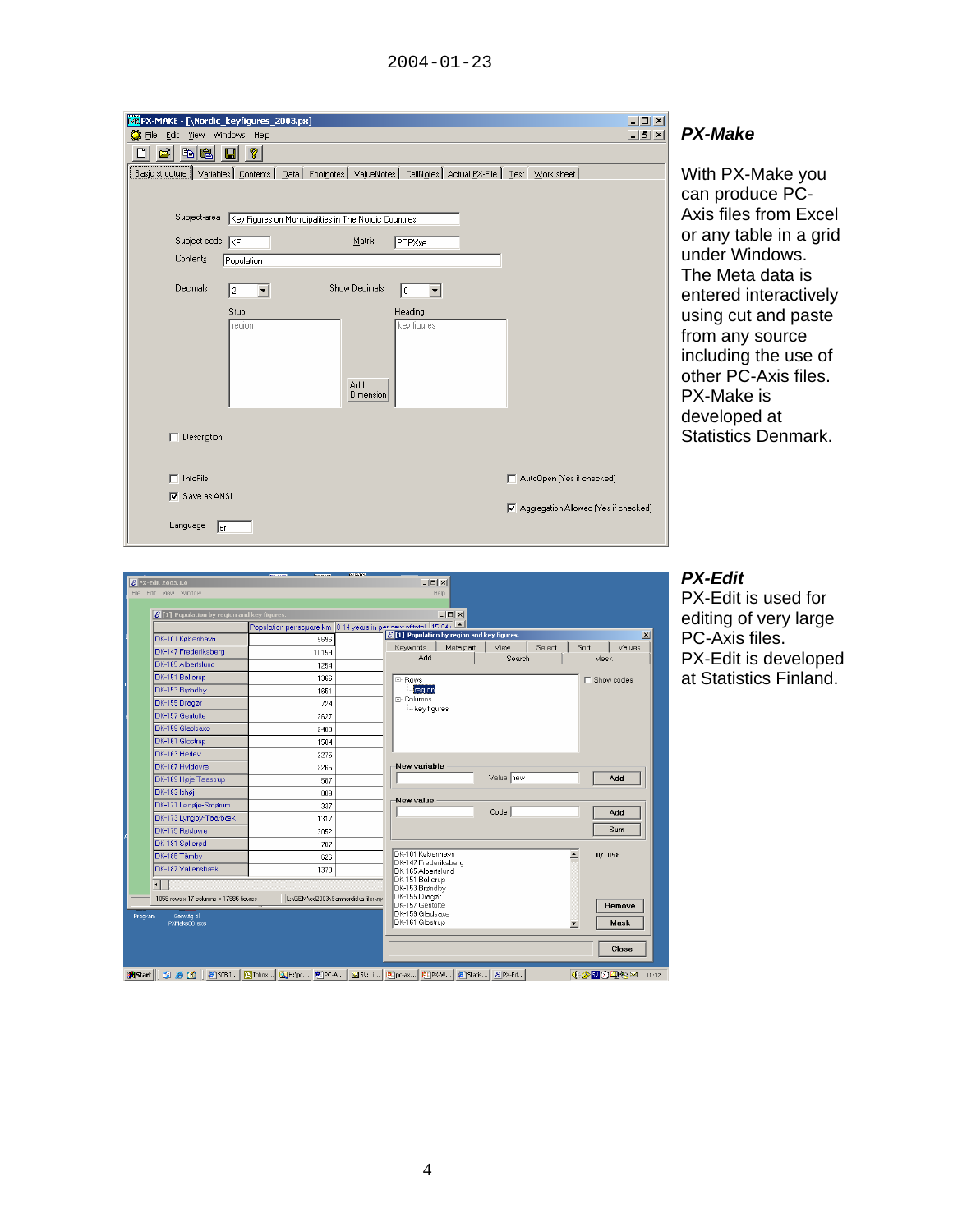

all over the world.

## *PX-Web application generator*

| Redigera<br>Visa Favoriter Verktyg Hjälp<br>બenkå - → - © ① ① ① Kosök Befavoriter + 10 Media ⓒ B - 그 Ko - 크 Ko - 트<br>Adress & http://w10sscb.s.scb/Användarstatistik/SelectDB.asp |                    |                                                                                                                                                                      | $\blacktriangleright$ $\heartsuit$ Gå till Länkar $\aleph$ |
|------------------------------------------------------------------------------------------------------------------------------------------------------------------------------------|--------------------|----------------------------------------------------------------------------------------------------------------------------------------------------------------------|------------------------------------------------------------|
| <b>Create list of contents</b>                                                                                                                                                     |                    |                                                                                                                                                                      |                                                            |
| Select a database (folder):                                                                                                                                                        | Select a language: | Select an option:                                                                                                                                                    |                                                            |
| Database/Sverige<br>Database/Snabbtabeller<br>Database/Sweden<br>Database/Quickview<br>Database/Användarstatistik<br>Database/Skolstatistik.<br>$\overline{\phantom{a}}$           | English<br>Svenska | 1. Select part + download, any file size<br>2. Select part + download, if small file<br>3. Select part only<br>4. Download only<br>File size for option 2: 200<br>kB |                                                            |
| $\nabla$ Include "Size" for each file                                                                                                                                              |                    | ■ Include a file for a footer on each page                                                                                                                           |                                                            |
| ■ Include "Last modified" for each file                                                                                                                                            |                    | $\Box$ Do not list variables and values                                                                                                                              |                                                            |
| Go.                                                                                                                                                                                |                    | □ Database with two sublevels in subject areas, dynamic tree structure, not implemented                                                                              |                                                            |
| e Klar                                                                                                                                                                             |                    |                                                                                                                                                                      | de Lokalt intranät                                         |

The PX-Web applications are generated automatically from a PC-Axis database i.e. a catalogue structure containing PC-Axis files. See above how you just select a database, language and options for how the PX-Web application shall appear. By using style sheet technique the application will fit into most website layouts.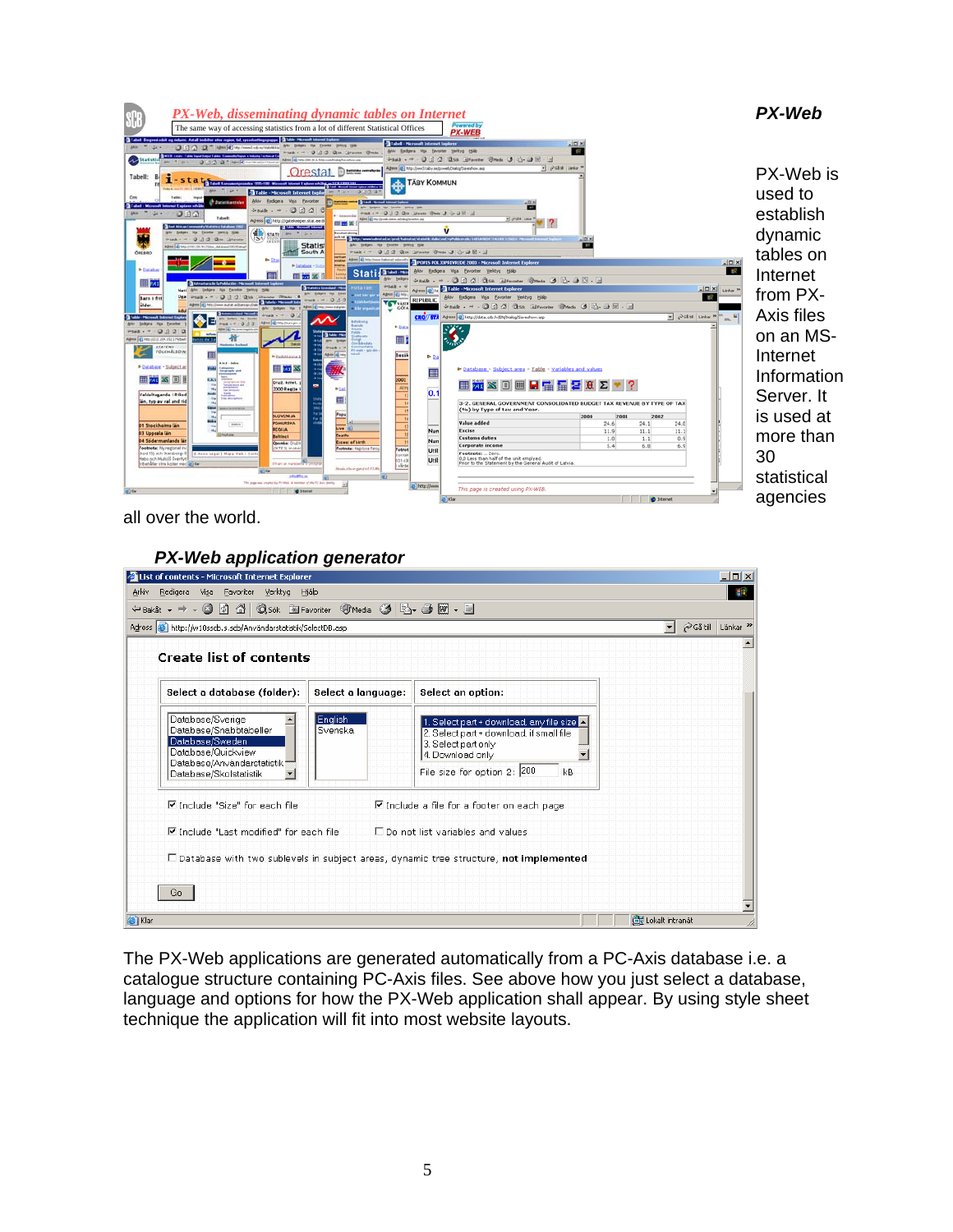# *PC-Axis SQL Macro*

| $-12X$<br>AVPC-AXIS - [Q054C SDBTest20_Metabas]<br>$  n $ $\times$<br>File View Window Help                                                                                                                                                                                                                                                                                                                                                                                                                                                                                        | <b>PC-Axis SQL</b><br>Macro access                                                                 |
|------------------------------------------------------------------------------------------------------------------------------------------------------------------------------------------------------------------------------------------------------------------------------------------------------------------------------------------------------------------------------------------------------------------------------------------------------------------------------------------------------------------------------------------------------------------------------------|----------------------------------------------------------------------------------------------------|
| $1*4*11*2*1 = 88$<br>Population by region, marital status, age, sex, period<br>Menu select Table (16) Subtable (6) Contents (4)<br><b>OK</b><br><b>Id</b><br>Stat Text<br>Info for menu<br>Cancel<br>BOOT<br>Population by region, marital status, age and sex. Year<br><b>B030</b><br>Population by county. Every fifth year<br>Info for table<br>B033<br>Population by localities. Every fifth year<br>Search                                                                                                                                                                    | the relational<br>database<br>containing<br>metadata in th<br>process of                           |
| B032<br>Population by smaller localities (places with 50-199 inhabitants). Every fifth year<br>Info for subtable.<br>B036<br>Mean population (by year of birth) by region, age and sex. Year<br>Save Query<br>B037<br>Mean population by region, marital status, age and sex. Year<br>Info for contents<br>B040<br>Foreign citizens by country of citizenship, age and sex. Year<br>B042<br>Foreign-born persons by region, marital status, age and sex. Year<br>Use Query<br>B041<br>Foreign-born persons in Sweden by country of birth, age and sex. Year<br>$\lvert$<br>Svenska | selecting stati<br>from the outpi<br>database.<br>The same use                                     |
| region (Selected 1 of 312) marital status (Selected 4 of 4) age (Selected 11 of 11) sex (Selected 2 of 2) year (Selected 1 of 35)<br>$0-4$<br><b>Undo Classes</b><br>$5-14$<br>15-24<br>25-34<br>All F <sub>2</sub><br>35-44<br>45-54<br>Code + Text<br>55-64<br>65-74<br>75-84<br>Info for value<br>85-94                                                                                                                                                                                                                                                                         | interface is us<br>from the PX-F<br>when accessi<br>output databa<br>from MS-Word<br>can be seen b |
| $95 +$<br>Info for variable<br>B001 312 * 4 * 11 * 2 * 35 = 960960<br>Select values, value sets, aggregates for current variable                                                                                                                                                                                                                                                                                                                                                                                                                                                   | By using the o<br>Save Query th<br>selection can                                                   |

Macro accesses the relational database containing metadata in the process of selecting statistics from the output database. The same user interface is used from the PX-Publ when accessing the output database from MS-Word as can be seen below. By using the option Save Query the selection can be used later online or

in batch in the software PX-Batch

## *PX-Publ*

Notice the extra tool bar in this template where all the extra facilities for a proper table presentation are available. One of the options is the access to the Output database using PX-Publ.

| $\Box$ ol $\times$<br>TI IP005M0303.doc - Microsoft Word                                                                                                                                      |                                                                                      |                                  |                                  |                                  |                                       |                               |  |  |
|-----------------------------------------------------------------------------------------------------------------------------------------------------------------------------------------------|--------------------------------------------------------------------------------------|----------------------------------|----------------------------------|----------------------------------|---------------------------------------|-------------------------------|--|--|
| Arkiv Redigera Visa Infoga Format Verktyg Tabell Standarddiagram Fönster Hjälp                                                                                                                |                                                                                      |                                  |                                  |                                  |                                       |                               |  |  |
| $\leq$ H $\odot$ $\mid$<br>O.                                                                                                                                                                 | - ● Q \$   X 4 @ 3 \$   x - a -   & B 3 58   1   2 *                                 |                                  | Engelsk tabellru + Arial         |                                  |                                       | $\bullet$ 11 $\bullet$ F<br>≫ |  |  |
|                                                                                                                                                                                               |                                                                                      |                                  |                                  |                                  |                                       |                               |  |  |
| $6 + 1 + 5 + 1 + 4 + 1 + 3 + 1 + 2 + 1 + 1 + 1 + \sqrt{2} + 1 + 1 + 1 + 2 + 1 + 3 + 1 + 4 + 1 + 5 + 1 + 6 + 1 + 7 + 1 + 8 + 1 + 9 + 1 + 10 + 1 + 11 + 1 + 12 + \sqrt{2} + 1 + 14 + \sqrt{2}}$ |                                                                                      |                                  |                                  |                                  |                                       |                               |  |  |
| SCB                                                                                                                                                                                           | Я                                                                                    |                                  |                                  |                                  | IP 00 SM 0303                         |                               |  |  |
| N                                                                                                                                                                                             | <b>Statistics with comments</b>                                                      |                                  |                                  |                                  |                                       |                               |  |  |
| m                                                                                                                                                                                             | The following table is generated from the Output database                            |                                  |                                  |                                  |                                       |                               |  |  |
| 4                                                                                                                                                                                             | Consumer Price Index (CPI) (by COICOP), 1980=100 by Product<br>group and period<br>中 |                                  |                                  |                                  |                                       |                               |  |  |
| m                                                                                                                                                                                             |                                                                                      | 2002M12                          | 2003M01                          | 2003M02                          | 2003M03                               |                               |  |  |
| w<br>r.                                                                                                                                                                                       | 01.1 Food<br>01.1.1 Bread and cereals<br>01.1.2 Meat<br>01.1.3 Fish                  | 245,9<br>249.3<br>230.8<br>314,5 | 247.4<br>249.7<br>231.1<br>313,2 | 249.7<br>248.5<br>230.7<br>313,9 | 251,6<br>248.2<br>231.8<br>316,5<br>ō | $\frac{1}{\sqrt{2}}$          |  |  |
| $\equiv$<br>国国国王<br>$\blacktriangleright$                                                                                                                                                     |                                                                                      |                                  |                                  |                                  |                                       |                               |  |  |
| Figurer ヽヽヽ□○图412 <mark>.</mark> . 三三弓■ <i>■</i> .<br>ふん<br>Ritobjekt +                                                                                                                       |                                                                                      |                                  |                                  |                                  |                                       |                               |  |  |
| LX<br>Kol 1<br>INSP SPÅR UTV ÖVER Svenska (Sv<br>Sida 3<br>Vid 8 cm<br>3/5<br>Ra 11<br>Avs 1                                                                                                  |                                                                                      |                                  |                                  |                                  |                                       |                               |  |  |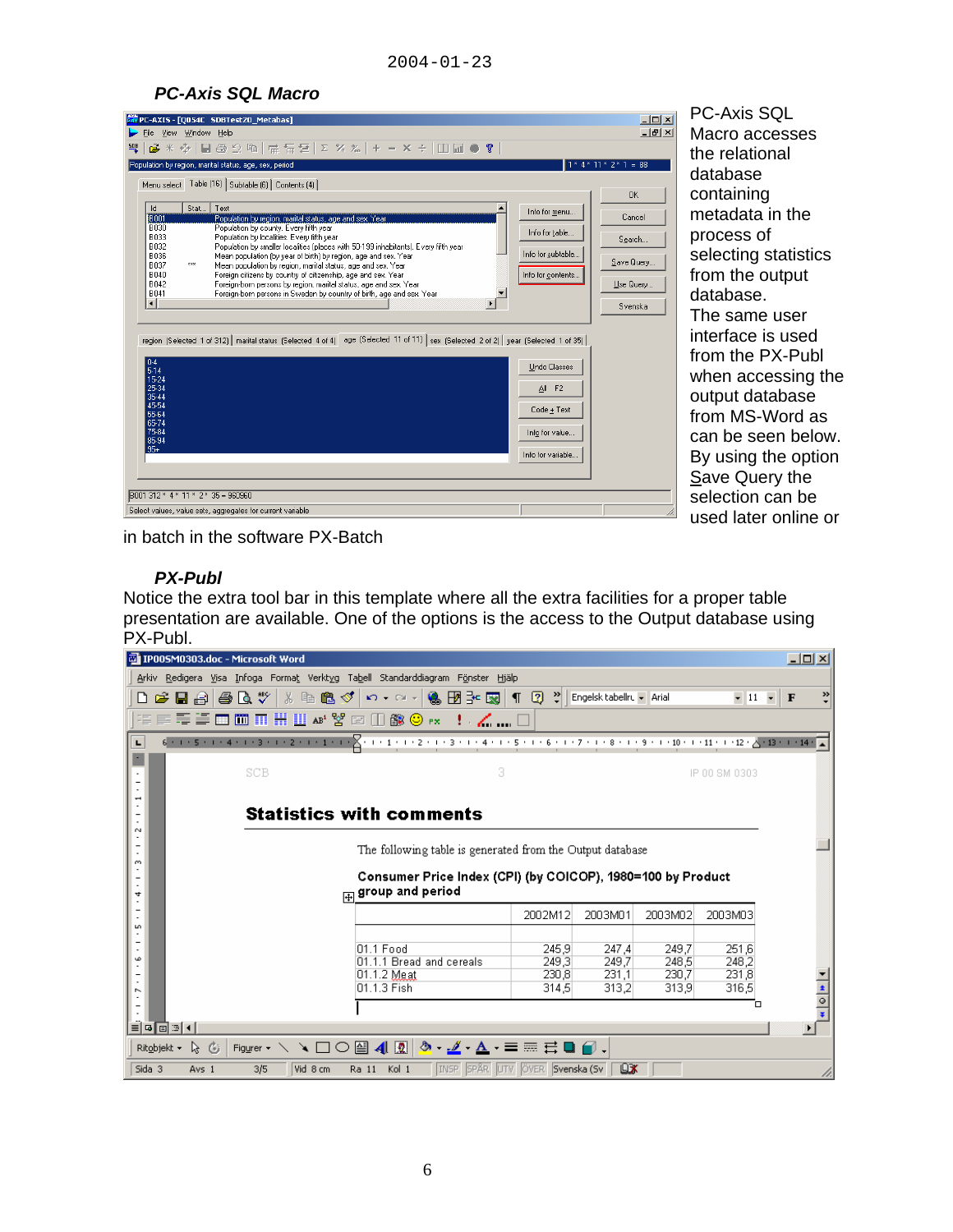# **List of software in the PC-Axis family**

| Software name                 | Origin     | <b>Transferable</b>              | <b>Documents in English</b>     |
|-------------------------------|------------|----------------------------------|---------------------------------|
| PC-Axis Main module           | <b>SCB</b> | Easy for new languages           | Users and systems manual        |
| PC-Axis SQL Macro             | <b>SCB</b> | Easy for new languages           | Users and systems manual        |
| PC-Axis SQL Micro             | SCB        | Easy for new languages           | Users and systems manual        |
| PX-Batch                      | <b>SCB</b> | Easy for new languages           | Users and systems manual        |
| PX-Web                        | <b>SCB</b> | Easy for new languages           | Installation instructions       |
| PX-Check                      | <b>SCB</b> | English                          | <b>No</b>                       |
| PX-Publ                       | <b>SCB</b> | Easy for new languages           | Describing the SCB installation |
| <b>PX-Publ Macros</b>         | <b>DSt</b> | Not so easy                      | <b>No</b>                       |
| PX-Make                       | <b>DSt</b> | English                          | Users manual, also Spanish      |
| PX-iGraph (to come)           | <b>DSt</b> | Easy for a new language          | <b>No</b>                       |
| PX-Map                        | <b>SSB</b> | Easy for a new language          | Users and Producers manual      |
| PX-iMap                       | <b>SSB</b> | Easy for a new language          | No                              |
| PX-Edit                       | SC         | English                          | Users manual                    |
| <b>Outside the family but</b> |            |                                  |                                 |
| used in SCB                   |            |                                  |                                 |
| Macrometa                     | <b>SCB</b> | Swedish, not easy to<br>transfer | <b>No</b>                       |
| <b>Metalist</b>               | <b>SCB</b> | Swedish, not easy to             | <b>No</b>                       |
|                               |            | transfer                         |                                 |
| Macrodata                     | <b>SCB</b> | Swedish, not easy to<br>transfer | No                              |

# **III. Users of the PC-Axis family software**

As mentioned above different NSI 's are using PC-Axis software in different extensions. Some offices are only using PC-Axis main module internally, while others are using the SQLextensions and also have the PX-Web for the Internet access to the PC-Axis database. Outside Sweden the following sites are licensed to use the PC-Axis family software: Algeria, Basque country, Bolivia, Brasil, Croatia, Denmark, ECE/Geneva, East Africa Community, Estonia, Faroe isles, Finland (9 sites outside Statistics Finland), Greenland, Iceland, Kuwait, Latvia, Lithuania, Namibia, Norway, Philippines, Slovenia, South Africa, Spain, Taiwan, Uganda and close to join is Slovakia.

Within Sweden 13 sites outside Statistics Sweden.

One can say that the PC-Axis family consists of a Nordic kernel and the other users of PC-Axis. The Nordic kernel consists of Denmark, Norway and Sweden that are working very close to each other developing the common Meta data model. The model that is used together with PC-Axis SQL and PC-Axis components in Internet user interfaces to the macro database. These databases can be accessed on the following addresses: www.dst.dk , www.ssb.no and www.scb.se. They are all free of charge.

Other institutes using the SQL parts but not yet on the web are CSO of Ireland, Slovenia, Croatia and UN/ECE Statistics Division in Geneva. The heaviest users of the PC-Axis file level of the concept are Statistics Finland and INE Spain. Then we have all the NSI 's using PX-Web for dissemination of statistics on the Web. Institutes using PX-Web and where the applications are accessible from outside their office can be found and studied from the PC-Axis website www.pc-axis.scb.se

# **IV. Function of the PC-Axis consortium**

The structure of the "Consortium" can be described as follows:

• Statistics Sweden as the leading country managing the cooperation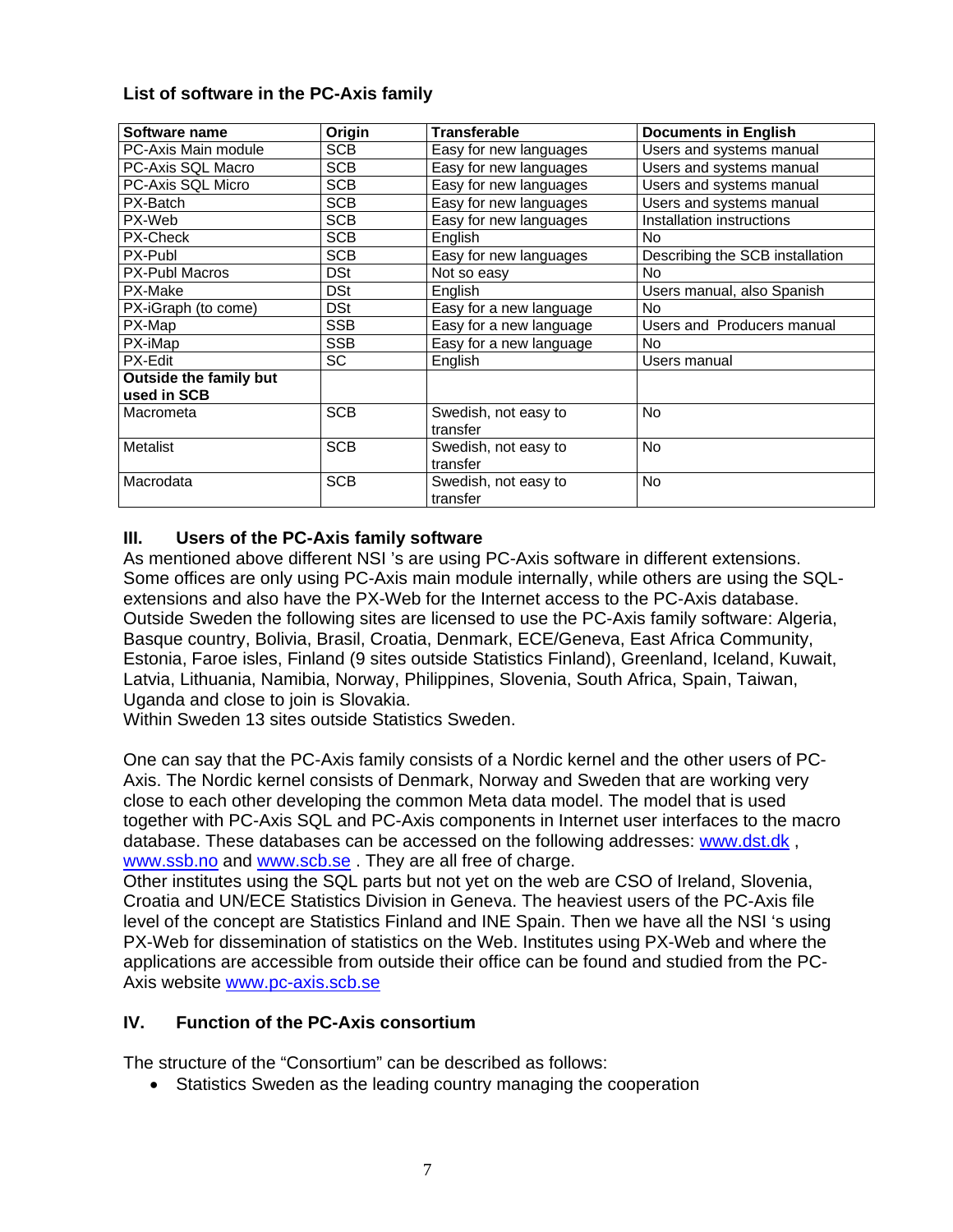- The PC-Axis International Reference Group for all parties outside Sweden using PC-Axis as a dissemination tool
- A Nordic kernel for cooperation in the output database area where Denmark, Norway and Sweden are using the same data model
- A Swedish user group for the use of PX-Web applications in other organisations in Sweden
- An internal user group at Statistics Sweden
- A board where some of the main end users are consulted concerning the development of Sweden's Statistical Database
- A steering committee for the Data Base Project at Statistics Sweden, where PC-Axis constitutes one of the important ingredients

The first three instances above are described more in detail below.

1. Statistics Sweden is the origin of the PC-Axis file format and the PC-Axis software. After presentations on different international conferences, other NSI' s became interested in the product. Since Statistics Sweden has no funds for supporting other NSI' s that are interested in or are using PC-Axis, it was decided to charge other organisations using PC-Axis for dissemination of statistics.

After negotiations with the first interested countries a kind of pricelist for an annual license fee took its form. Since Statistics Sweden is a non-profit organisation and is also using the software, the price has become rather low.

The contract for the license for another NSI is also covering the right to disseminate the software on the Internet or CD-ROM together with statistics. It also gives the right for the NSI to sublicense other organisations in the geographical area it covers, to use the product for dissemination of statistics. The NSI may also charge for its redistribution of the software or decide not to charge. This all together is the background to have a differentiated price list.

The license fee is covering the cost for the administration of the customer contacts, part of the development of PC-Axis at Statistics Sweden, arrange the annual PC-Axis Reference Group Meetings and the other meetings and contacts with the different groups mentioned above.

2. The *PC-Axis International Reference Group* was established in 1992. It uses to meet once a year.

- The first day morning session is focused on exchange of experiences in the field of dissemination statistics in electronic form and the use of the PC-Axis family software. The hosting organization has a more deep presentation of its work and plans in the field.
- The first day afternoon is devoted to demonstrations and presentations of news in the field. It is developments at the different organizations where the main development takes place at Statistics Sweden.
- The second day is completely devoted to discussions on the development that will take place the next coming year on the PC-Axis file dependent software.
- The third day is focusing on the SQL extensions related to the PC-Axis family software. Experiences are exchanged and desired development discussed.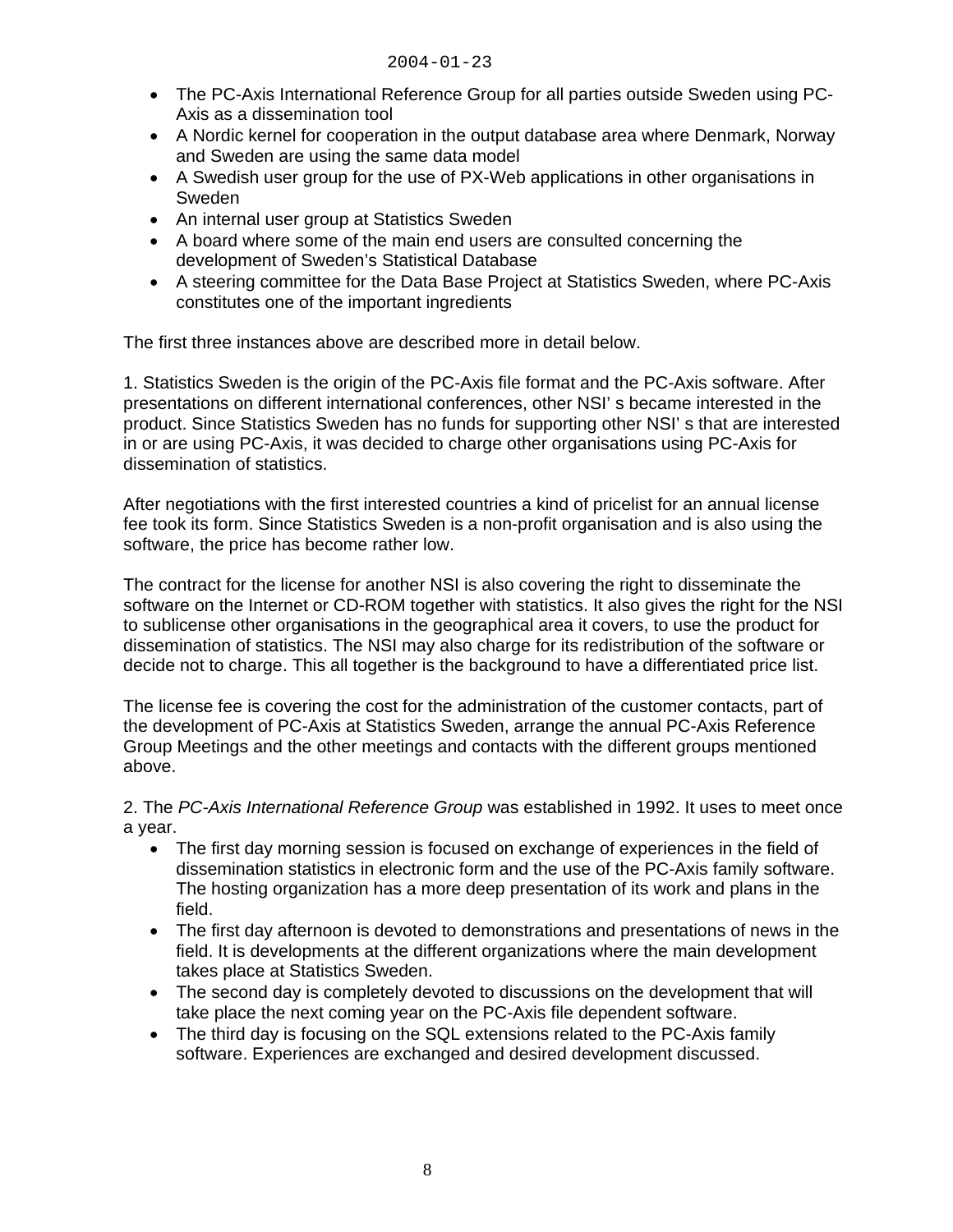3. The Nordic kernel of *Cooperation in the field of Output databases and the PC-Axis family software*

The development work is nowadays as mentioned above distributed on some of the users of the PC-Axis family software. It is Statistics Denmark, Statistics Norway and Statistics Sweden that use to meet once a year for planning purposes and discuss the development. The concept is divided into the common **Meta data models**, the common **PX-Main programs**, the common **PX-components**, **groups of cooperation** and other **groups for cooperation linked to the database activities**. For the common Meta data models and the PC-Axis file format certain common rules are stated for how it must be used as well as for the creation of new versions. This is to make sure that the users of the data model not should come to a dead end. In a similar way there are rules for the common PX-Main programs and PX-components. A sketch showing the structure of the PC-Axis family is available as an attachment to this document.

### **V. The use of the PC-Axis family software in developing countries**

As an example how the PC-Axis family software can be used in a developing country, some fragments from a report from a mission to Tanzania in June 2004 to disseminate the result of the census from the latest population and housing census in Tanzania are quoted below. [Ulrika Arver, june 2004]

### *1. Background*

The Central Census Office (CCO) conducted the 2002 Population and Housing Census. The Census has been successfully completed and part of the result have been converted into a Super Cross database. A dissemination strategies handbook has been developed describing the vision and mission statement of the dissemination process. "To discover and then meet the expressed needs of data users by producing, promoting and disseminating easily acquired, user-friendly and accurate data products in a timely and service oriented manner".

A dynamic, comprehensive and user-friendly tool for dissemination of the census results in a timely manner was needed.

#### *2. Mission objectives and particulars*

The objectives of the mission were to make the census results available on the Internet using PX-Web. PX-Web provides a dynamic and user-friendly way to extract tables according to the users specific needs. It creates tables that easily can be printed or exported to various formats e.g. Excel.

The mission would result in a prototype PX-Web database for the census results as well as making sure the associated tools for creation of the database and the files were mastered.

#### *3. Activities*

#### *3.1. Using the Super Cross database to get PC-Axis files*

The results from the census was to be transferred from the IMPS file format into the Super Cross database. At this point in time only 10 % of the results had been added to the Super Cross database. Data extractions was done from the database and then saved in the PC-Axis file format.

#### *3.2. PC-Axis*

…... We created value sets from the variables in the files. From the value sets we could continue to create aggregates. Aggregates were mainly used for the geographical variables, age and citizenship.

#### *3.3. Editing PC-Axis files saved by Super Cross using PX-Make*

All the files were edited and completed using PX-Make. The main changes that

needed to be made were editing the subject area and content as well as adding a

subject and matrix code. The elimination function was also used to simplify the selection process for end users. This enables the file creator to choose a default value. When a user selects no value this one will automatically be selected. Normally this is the total value.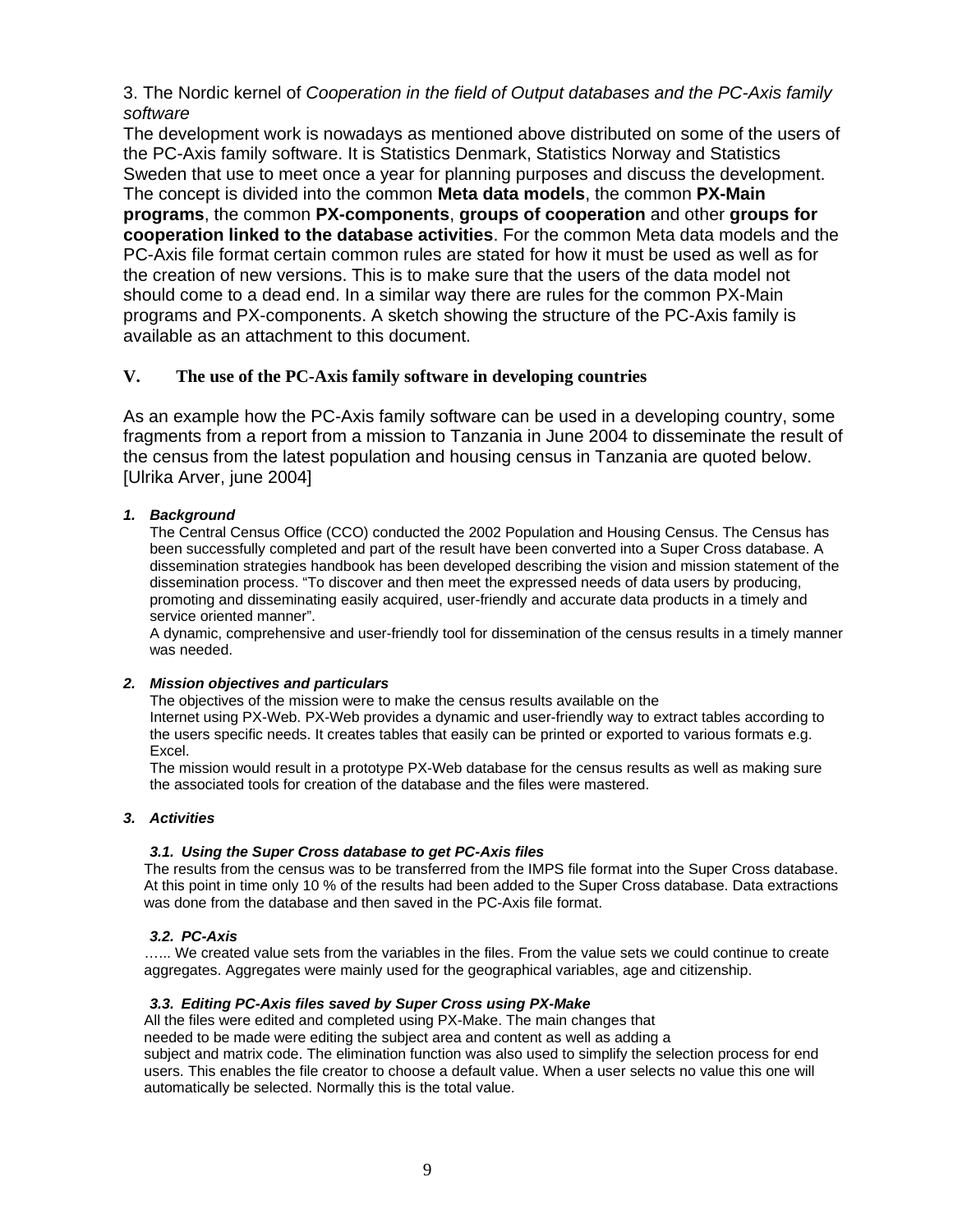#### *3.4. Setting up a prototype of a PX-Web database for the census data*

A light prototype was done before arriving in Dar es Salaam and this version was used for demonstrating the process of setting up a functioning web based database. The different files and their diverse functions were explored as well as the needed adjustments to customize them for individual needs. The other available PX-Web solutions from different countries were explored for ideas and inspiration (www.pcaxis.scb.se) The Swedish website and the Swedish databases were explored as well.

After this process a new version of the prototype was created using the results from the 10 % census results. The prototype was created extracting files from Super Cross, editing them in PC-Axis and in PX-Make.

#### *4. Conclusion and recommendations*

#### *4.1. Completed result*

During the mission Mrs. Minja created a prototype database. She now has the knowledge to create a database including generating and editing PC-Axis files.

#### *4.2. Get the full results into the Super Cross database*

As only 10 percent of the census data is available in the Super Cross database it is essential for the future success of the project to get the complete data. Only when this is complete the true generation of files can begin.

#### *4.3. Setting guidelines on how to set up the files in collaboration with a statistician*

It will be important when setting up the complete database to have a system developed for naming and coding all the files. Also the aggregates, totals, percent etc. should be standardized. It is probably a good idea to work with a statistician when doing this as footnotes also needs to be added correctly.

#### *4.4. NBS Website*

It is of greatest interest to get the new NBS website to work properly and to be published as quickly as possible. This will provide a forum for dissemination of all available statistics including the census. It also provides the place for the PX-Web database.

#### *4.5. Extending the knowledge*

Having only one person who knows how to make updates makes the database very vulnerable. It is important to extend the knowledge so there is more than one person knowing how to add edit and add files into the database to ensure that new data is added as soon at it is available.

#### *4.6. CD with PC-Axis files*

Sometimes problems with Internet connections arise around the country. To ensure that all the intended users can access the data a CD containing the data could be also created. PC-Axis would then have to be installed on the computer (from the CD) and the user can choose to work with the PC-Axis files from the CD or copy the files onto the computer.

#### *4.7. Translation into Kiswahili*

Using PX-Web adding an additional language is a fairly easy task. In this case a suggestion for the future could be to add the language Kiswahili into the database. Translating the language section in the file global1.asp does this. However, the Meta data in the PC-Axis files need to be translated as well.

#### *4.8. Add the PX-i-Map function*

The census data works perfectly for dissemination of data using maps. To use this function map files in the shape format are needed. As part of census data is displayed in a map format this type of files might already exist, and not a lot of additional work would be needed. The files required for doing so are included on the PC-Axis CD.

End of quote of the report

### **VI. Final reflections**